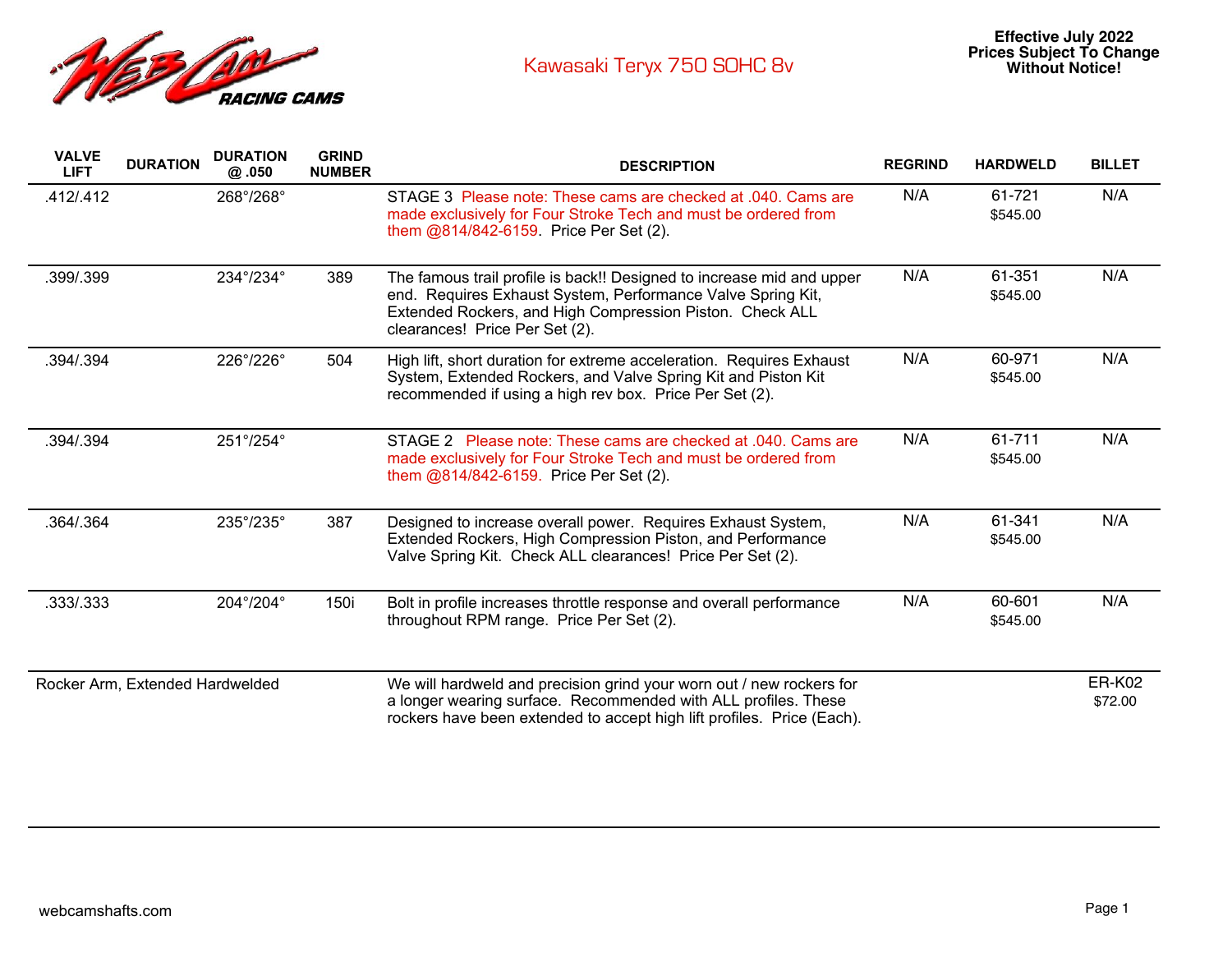

| <b>VALVE</b><br><b>LIFT</b>          | <b>DURATION</b> | <b>DURATION</b><br>@.050                         | <b>GRIND</b><br><b>NUMBER</b> | <b>DESCRIPTION</b>                                                                                                                                                                                          | <b>REGRIND</b> | <b>HARDWELD</b> | <b>BILLET</b>             |
|--------------------------------------|-----------------|--------------------------------------------------|-------------------------------|-------------------------------------------------------------------------------------------------------------------------------------------------------------------------------------------------------------|----------------|-----------------|---------------------------|
| Rocker Arm, Core                     |                 |                                                  |                               | Please specify year and model when ordering. Price (Each).                                                                                                                                                  |                |                 | <b>RC-K02</b><br>\$100.00 |
| Valve Spring Kit With CrMo Retainers |                 |                                                  |                               | Kit includes performance dual springs and Chrome Moly retainers.<br>OK up to 0.450" valve lift. Price Per Set (8).                                                                                          |                |                 | <b>VC-K17</b><br>\$575.00 |
|                                      |                 | Valve Spring Kit With Titanium Retainers         |                               | Kit includes performance dual springs, titanium retainers and heat<br>treated steel base washers. Must shorten valve guides with lifts over<br>0.430". Then will work up to 0.500" lift. Price Per Set (8). |                |                 | <b>VC-K22</b><br>\$382.00 |
| $+1$ mm                              |                 | Valves, Stainless (Kibblewhite) Intake Oversized |                               | Oversized to 31 mm. Price (Each).                                                                                                                                                                           |                |                 | <b>IV-K04</b><br>\$32.00  |
| Size                                 |                 | Valves, Stainless (Kibblewhite) Intake Standard  |                               | Standard size 30 mm. Price (Each).                                                                                                                                                                          |                |                 | <b>IV-K03</b><br>\$32.00  |
| Oversized +1 mm                      |                 | Valves, Stainless (Kibblewhite) Exhaust          |                               | Oversized to 27 mm. Price (Each).                                                                                                                                                                           |                |                 | <b>EV-K04</b><br>\$32.00  |
| Size                                 |                 |                                                  |                               | Valves, Stainless (Kibblewhite) Exhaust Standard Standard size 26 mm. Price (Each).                                                                                                                         |                |                 | <b>EV-K03</b><br>\$32.00  |